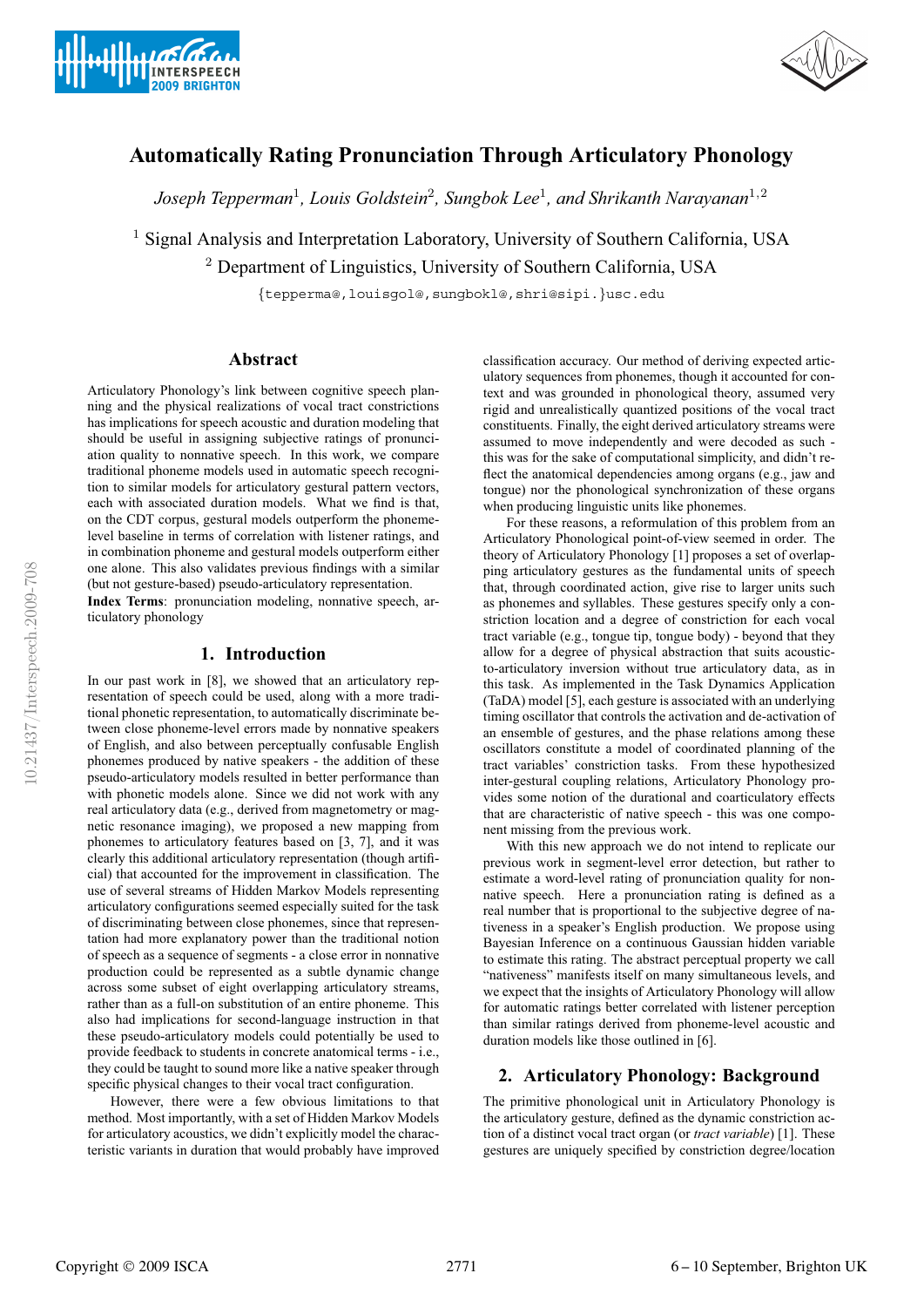Table 1: Amount of data used in this study.

| native language | speakers | hours | words |
|-----------------|----------|-------|-------|
| English         | 39       | 2.54  | 4569  |
| Arabic          | 18       | 1.25  | 2240  |

pairs for the lips (LA/LP), tongue tip (TTCD/TTCL), and tongue body (TBCD/TBCL), and by constriction degree descriptions alone for those tract variables that cannot change location: the glottis (GLO) and velum (VEL). For an input sequence of phonemes, the implementation in TaDA [5] will generate the corresponding *gestural score* where "score" is used in the same sense as that of a musical transcription - it is an expected constellation of gesture activations across tract variables, derived from a phoneme-to-constriction mapping, with allophonic exceptions based on position in the syllable.

Gestures can overlap within one tract variable or among several tract variables, signifying the presence of multiple simultaneous constriction efforts. The expected overlap between any two gestures is computed by a coupled oscillator model of inter-gestural coordination. Each gesture is activated and deactivated by an oscillator equation with parameters defined by the tract variable, the type of constriction involved, and the syllabic structure; gestures in a constriction degree/location pair share the same oscillator. Phasal relations among these oscillators determine the sequence in which their gestures are activated and hence their overlap in the gestural score. Currently TaDA only allows for 0, 90, 180, and 360 degrees of relative phasing between oscillators. The coupling of these oscillators is the way in which TaDA models the coordination of gestures into larger linguistic units such as phonemes and syllables.

Though Articulatory Phonology was first formally proposed in 1986, it hasn't been until very recently, with the widespread interest in articulatory modeling of speech, that speech engineers have started to investigate the potential of the articulatory gesture as a viable unit for automatic speech recognition. Two studies have worked with synthetic time-varying physical realizations of gestural scores as generated by TaDA's task dynamic model of inter-articulator coordination. One has automatically estimated these vocal tract time functions based on the corresponding synthetic acoustics [4], and the other has demonstrated automatic estimation of the gestural score based on the synthetic tract variable time functions [10]. As of yet there has been no published work in decoding a gestural score from real speech acoustics, but the idea of inferring articulatory behavior from real acoustics is not new. Studies such as [2] have done this not with gestures but with an articulatory featurebased representation in which each speech frame is described by the discrete values of an ensemble of articulatory *features* (e.g., manner, place, rounding, nasalization, etc.) rather than through Articulatory Phonology's overlapping *gestures*. The main advantages of Articulatory Phonology over articulatory featurebased models are in its level of physical abstraction, its patterns of coordinated temporal overlap among tract variables, and its capacity to connect cognitive aspects of speech planning with the physical realizations of those planned constrictions.

In assigning ratings to nonnative speech, the expected gestural score generated by TaDA is assumed to be that of a native speaker, and so it can serve as a reference against which all incoming test utterances are compared. Dynamic changes in gestural overlap correspond to acoustic changes in real speech, and the couplings among gestures denote relative activations that are

Table 2: The number of acoustic and duration models required for each of the words in the CDT vocabulary.

| word       | phonemes | gestural vectors | coupling pairs |
|------------|----------|------------------|----------------|
| believe    | 6        | 13               | 6              |
| chin       | 3        |                  | 3              |
| drag       |          | 10               | 5              |
| forgetful  | 9        | 19               | 12             |
| go         | 3        | 6                | 3              |
| paper      | 5        | 11               | 6              |
| racetrack  | 8        | 16               |                |
| then       | 3        | 6                | 3              |
| thing      | 3        | 6                | 3              |
| typical    |          | 21               | 11             |
| understand | 9        | 18               | 12             |
| wood       | 3        | 8                | 3              |
|            |          |                  |                |

characteristic of native-like coarticulatory timing - these relative gestural onsets can be represented in duration models. Here we follow [10] in using the *gestural pattern vector* as the unit for encoding the gestural score in acoustic model form. The gestural pattern vector is the pattern of activation across all variables in a gestural score, at any one instant. Encoding our models this way ensured that synchronous gestures (those sharing an oscillator, or with a 0 degree phase relation) would be decoded simultaneously, an improvement over our previous work in [8] in which the articulatory streams were decoded independently. Nonnative speech is hence rated along two time-varying dimensions: the degree to which the acoustics match a gestural pattern vector's acoustic model trained on native speech, and the degree to which the differences in onsets of the coupled gestures fall within native-like distributions.

# **3. Speech Corpus**

All speech data used in this study come from the CDT corpus. This consists of a small vocabulary of English words (12 total) spoken in isolation by 24 native speakers of Arabic and 39 native speakers of English. The words were designed to elicit varying degrees of English proficiency, some with intentionally difficult consonant clusters (e.g., "racetrack"). Each word was repeated roughly 10 times per speaker (in a random order), and integer pronunciation ratings on a 1 to 7 scale were elicited from 8 native English listeners for all tokens from 18 of the Arabic speakers. The average inter-listener correlation over all nonnative tokens was 0.470, and the average correlation between any listener and the median of the other listeners' ratings was 0.627 - these medians were then taken as the reference set of ratings against which to measure automatic performance. This relatively poor agreement reflects the brevity of the one-word tokens and their scant evidence on which to base subjective scores. Statistics for the size of this data set are given in Table 1, while the number of phonemes, gestures, and gestural couplings for the words in this corpus are given in Table 2.

# **4. Pronunciation Modeling**

This section explains the phoneme and gesture models for native English pronunciation used in this study. These consist of acoustic and duration models, as well as pronunciation rating models in which all acoustic and duration measures are combined to synthesize an overall word-level pronunciation rating.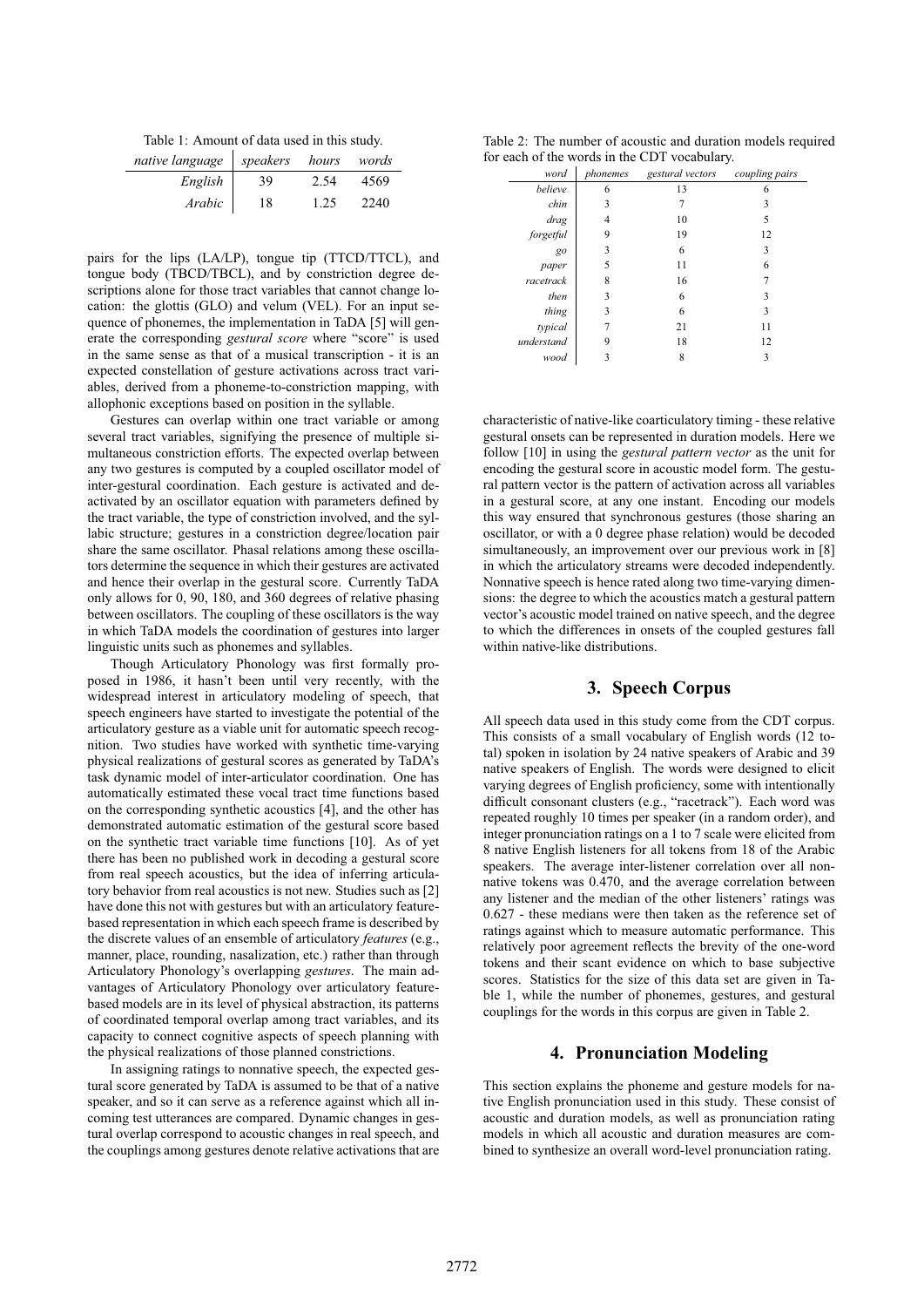### **4.1. Acoustic Models**

All acoustic models in this study - whether for phonemes or gestural pattern vectors - were designed as Hidden Markov Models trained on 39-dimensional MFCC feature vectors, with 3 hidden states and 32 Gaussian mixtures per state. The window length was standard (25 msec) and the frame rate was shorter than usual (5 msec) so as to capture very fine changes in gestural overlap. An expected sequence of phonemes for each word came from TaDA's lexicon. Similarly, an expected sequence of gestural pattern vectors was derived from TaDA's gestural score specification for each phoneme sequence (as explained in Section 2): the sequence consisted of a concatenation of all regions in the gestural score for which the gestural pattern vector did not change. Vectors resulting from a gestural overlap less than 2 frames long (at TaDA's default 10 msec frame rate) were discarded from the sequence. Similarly, any intra-variable overlap between a release gesture and the gesture immediately preceding it was ignored. See Figure 1 for an illustration of deriving the sequence of vectors from the gestural score. Among the twelve words in our task vocabulary, there were a total of 28 unique phonemes and 115 unique gestural pattern vectors, 96 of which only appeared in one word - 15 appeared in two words, 1 appeared in three words, 2 appeared in four words, and 1 appeared in five of the twelve words. Note that the gestural score does not simply specify more linguistic units per word (see Table 2) but maps those units to the words with a different distribution than that of phonemes. For example, though "then" and "thing" share no common phonemes, they have two gestural pattern vectors in common due to their similar articulations.

The CDT corpus has no transcribed segmentations on the phoneme level (and certainly not on the gestural pattern vector level) so all acoustic models were trained using an iterative bootstrap procedure like that described in [9]. After Viterbi decoding of the expected sequence using the trained models, a phoneme-level or gestural vector-level pronunciation quality measure based on these models was defined for phoneme or gesture  $n$  as the log-likelihood ratio

$$
A_n = \log \left[ P(O_n | M_n) / P(O_n | f_i) \right] \tag{1}
$$

where  $P(O_n|M_n)$  is the likelihood of the speech observation given the target segment's HMM, and  $P(O_n|f_i)$  is the likelihood of the same observed speech given a generic filler HMM. Two filler models,  $f_p$  and  $f_g$ , were trained - one for phonemes and one for gestural pattern vectors - based on all training data.

#### **4.2. Duration Models**

From the automatic segmentation determined with acoustic models as described in Section 4.1, we could extract duration information from relevant segments. Two different approaches were investigated: one,  $D_{seg}$ , in which the durations of all segments (whether they represent phonemes or gestural pattern vectors) were measured relative to native distributions of durations; the second,  $D_{coup}$ , in which only the delay in activation times between all pairs of coupled gestures was compared to native distributions (this applied only when using gestural acoustic models, of course).

Following the method used in [6], the measure of nativeness for segment duration or activation delay  $n$  was formally defined as  $D_n = P(f(d_n)|M_n)$  where  $d_n$  is the  $n^{th}$  duration or delay in the sequence,  $f(\cdot)$  is the duration normalization function, and  $M_n$  is  $n^{th}$  segment or activation delay. The probability of the duration was modeled as a Gaussian distribution estimated



Figure 1: Gestural score for the word "then." The sequence of gestural pattern vectors is shown along the bottom, with each vector assigned an arbitrary number.

from all native speech for that particular word. Duration normalization was computed using  $f(d_n) = d_n \cdot ROS_w$  where  $ROS_w$  is the rate of speaking (in phonemes or gestural vectors per second) for word  $w$ .

#### **4.3. Pronunciation Rating Models**

To combine acoustic and duration measures in estimating an overall score, we used a Naive Bayes framework. The hidden node,  $Q_w$ , representing the 1 to 7 subjective nativeness score for word  $w$ , was modeled as the generative parent of two feature nodes:  $A_w = \{A_1, \ldots, A_N\}$  for N acoustic measures, and  $D_w = \{D_1, \ldots, D_N\}$  for N duration measures. All three nodes were modeled as linear Gaussian distributions with diagonal covariances. The inferred value of  $Q_w$  was calculated as the mean of the marginal distribution of  $Q_w$  given the features:  $\ddot{Q}_w = E[P(Q_w|A_w, D_w)]$ . The cardinalities of  $A_w$  and  $D_w$  were word-dependent, as each word had a unique number of phonemes, gestural pattern vectors, and coupled gestures (as outlined in Table 2); consequently, a unique network had to be trained for each word (using only nonnative examples, to reflect a range of ratings), though the overall structure was identical across all words.

### **5. Experiments**

Experiments were designed to address the following:

- How do phoneme and gestural models compare to each other and to a baseline pronunciation rating?
- For gestural models, were  $D_{coupl}$  duration measures (activation delay measures based on hypothesized intergestural coupling) better than gestural  $D_{seg}$  measures that were coupling-blind?
- How did phoneme and gestural models perform in combination? Was it better than with phonemes alone?

In all cases, performance was evaluated in terms of correlation with the median of the 8 listeners' scores. The baseline word-level rating was taken as  $\frac{1}{N} \sum_{n=1}^{N} A_n$ , i.e., the mean of all the phoneme-level acoustic measures in a word, without using Bayesian inference, following [6]. Both phoneme and ges-